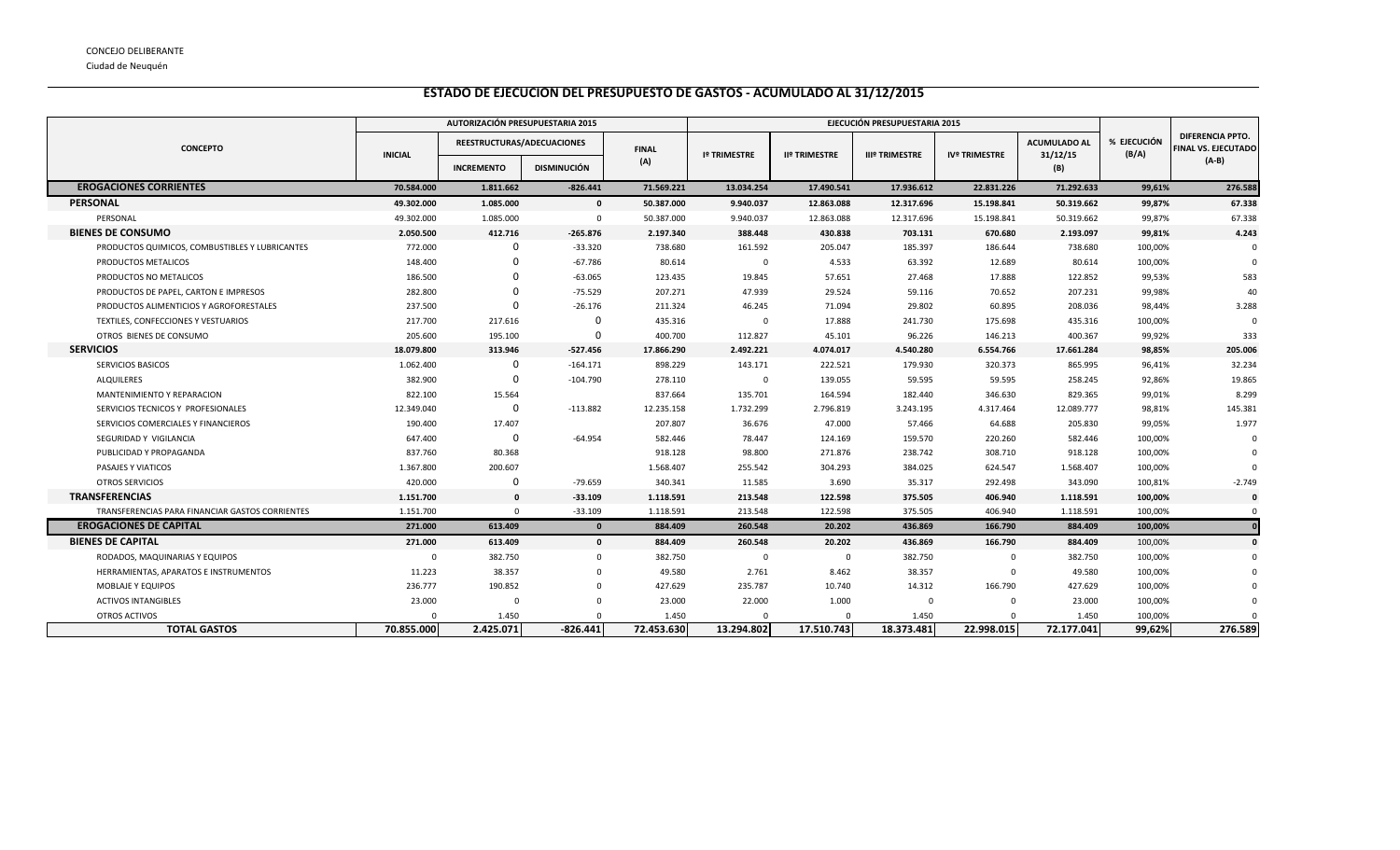Ciudad de Neuquén

## **ESTADO DE EJECUCION DEL PRESUPUESTO DE GASTOS - ACUMULADO AL 31/12/2015**

|                                                |                | AUTORIZACIÓN PRESUPUESTARIA 2015 |                    |              | EJECUCIÓN PRESUPUESTARIA 2015 |                      |                       |                      |                     |                      |                                                |
|------------------------------------------------|----------------|----------------------------------|--------------------|--------------|-------------------------------|----------------------|-----------------------|----------------------|---------------------|----------------------|------------------------------------------------|
| <b>CONCEPTO</b>                                | <b>INICIAL</b> | REESTRUCTURAS/ADECUACIONES       |                    | <b>FINAL</b> | <b>Iº TRIMESTRE</b>           | <b>IIº TRIMESTRE</b> | <b>IIIº TRIMESTRE</b> | <b>IVº TRIMESTRE</b> | <b>ACUMULADO AL</b> | % EJECUCIÓN<br>(B/A) | DIFERENCIA PPTO.<br><b>FINAL VS. EJECUTADO</b> |
|                                                |                | <b>INCREMENTO</b>                | <b>DISMINUCIÓN</b> | (A)          |                               |                      |                       |                      | 31/12/15<br>(B)     |                      | $(A-B)$                                        |
| <b>EROGACIONES CORRIENTES</b>                  | 13.250.000     | 111.344                          | $-169.344$         | 13.192.000   | 2.343.757                     | 3.130.835            | 3.090.102             | 3.892.162            | 12.456.856          | 94,43%               | 735.144                                        |
| <b>PERSONAL</b>                                | 11.000.000     | $\mathbf{0}$                     | $\mathbf{0}$       | 11.000.000   | 2.080.896                     | 2.711.557            | 2.731.369             | 3.325.940            | 10.849.762          | 98,63%               | 150.238                                        |
| PERSONAL                                       | 11.000.000     | $\Omega$                         | $\Omega$           | 11.000.000   | 2.080.896                     | 2.711.557            | 2.731.369             | 3.325.940            | 10.849.762          | 98,63%               | 150.238                                        |
| <b>BIENES DE CONSUMO</b>                       | 750.000        | 18.013                           | $-18.013$          | 750.000      | 89.620                        | 147.839              | 119.831               | 161.218              | 518.508             | 69,13%               | 231.492                                        |
| PRODUCTOS QUIMICOS, COMBUSTIBLES Y LUBRICANTES | 347.000        | $\Omega$                         |                    | 347.000      | 72.000                        | 72.000               | 72.000                | 72.000               | 288.000             | 83,00%               | 59.000                                         |
| PRODUCTOS METALICOS                            | 7.000          | $\Omega$                         | $-6.662$           | 13.662       | $\Omega$                      | 1.227                | 3.435                 | $\mathbf{0}$         | 4.662               | 34,12%               | 9.000                                          |
| PRODUCTOS NO METALICOS                         | 7.300          |                                  | $-3.035$           | 10.335       | $\overline{0}$                | 1.158                | 538                   | 110                  | 1.806               | 17,47%               | 8.529                                          |
| PRODUCTOS DE PAPEL, CARTON E IMPRESOS          | 71.000         | $\Omega$                         | $-8.316$           | 79.316       | 4.104                         | 11.162               | 20.822                | 39.403               | 75.491              | 95,18%               | 3.825                                          |
| PRODUCTOS ALIMENTICIOS Y AGROFORESTALES        | 45.300         | 2.080                            |                    | 43.220       | 735                           | 4.542                | 7.736                 | 9.588                | 22.601              | 52,29%               | 20.619                                         |
| OTROS BIENES DE CONSUMO                        | 272.400        | 15.933                           |                    | 256.467      | 12.781                        | 57.750               | 15.300                | 40.117               | 125.948             | 49,11%               | 130.519                                        |
| <b>SERVICIOS</b>                               | 1.500.000      | 93.331                           | $-151.331$         | 1.442.000    | 173.241                       | 271.439              | 238.902               | 405.003              | 1.088.586           | 75,49%               | 353.414                                        |
| SERVICIOS BASICOS                              | 130.000        | $\mathbf 0$                      |                    | 130.000      | 10.119                        | 28.101               | 22.445                | 44.841               | 105.506             | 81,16%               | 24.494                                         |
| <b>ALQUILERES</b>                              | 372.000        | 1.120                            |                    | 373.120      | 90.000                        | 92.460               | 93.365                | 97.107               | 372.932             | 99,95%               | 188                                            |
| MANTENIMIENTO Y REPARACION                     | 315.000        |                                  | $-105.990$         | 209.010      | 16.380                        | 25.757               | 25.980                | 50.878               | 118.996             | 56,93%               | 90.014                                         |
| SERVICIOS TECNICOS Y PROFESIONALES             | 485.000        |                                  | $-31.541$          | 453.459      | 44.620                        | 74.918               | 58.714                | 126.176              | 304.428             | 67,13%               | 149.031                                        |
| SERVICIOS COMERCIALES Y FINANCIEROS            | 9.000          | 25.800                           |                    | 34.800       | 5.882                         | 6.630                | 4.910                 | 9.774                | 27.196              | 78,15%               | 7.604                                          |
| PUBLICIDAD Y PROPAGANDA                        | 38.000         | $\Omega$                         | $-13.800$          | 24.200       | $\Omega$                      | 1.135                | $\Omega$              | $-343$               | 792                 | 3,27%                | 23.408                                         |
| PASAJES Y VIATICOS                             | 135.000        | $\Omega$                         |                    | 135.000      | $\Omega$                      | 42.438               | 33.488                | 401                  | 76.327              | 56,54%               | 58.673                                         |
| <b>OTROS SERVICIOS</b>                         | 16.000         | 66.411                           |                    | 82.411       | 6.240                         | $\mathbf 0$          | $\Omega$              | 76.170               | 82.410              | 100,00%              |                                                |
| <b>EROGACIONES DE CAPITAL</b>                  | 2.050.000      | 58.000                           | $\mathbf{0}$       | 2.108.000    | 8.704                         | 44.580               | 6.422                 | 146.909              | 206.615             | 9,80%                | 1.901.385                                      |
| <b>BIENES DE CAPITAL</b>                       | 150.000        | 58.000                           | $\mathbf{0}$       | 208.000      | 8.704                         | 44.580               | 6.422                 | 146.909              | 206.615             | 99,33%               | 1.385                                          |
| MOBLAJE Y EQUIPOS                              | 150.000        | 49.600                           | $\Omega$           | 199.600      | 8.704                         | 36.180               | 6.422                 | 146.909              | 198.215             | 99,31%               | 1.385                                          |
| <b>ACTIVOS INTANGIBLES</b>                     | $\Omega$       | 8.400                            | $\Omega$           | 8.400        | $\mathbf 0$                   | 8.400                | $\mathbf 0$           | $\mathbf 0$          | 8.400               | 100,00%              |                                                |
| <b>OBRA PÚBLICA</b>                            | 1.900.000      | $\mathbf{0}$                     | $\mathbf{0}$       | 1.900.000    | $\mathbf 0$                   | $\mathbf{0}$         | $\mathbf 0$           | $\mathbf 0$          | $\mathbf{0}$        | 0,00%                | 1.900.000                                      |
| <b>EDIFICIO</b>                                | 1.900.000      |                                  |                    | 1.900.000    | $\Omega$                      | $\Omega$             | $\Omega$              | $\Omega$             | $\Omega$            | 0,00%                | 1.900.000                                      |
| <b>TOTAL GASTOS</b>                            | 15.300.000     | 169.344                          | $-169.344$         | 15.300.000   | 2.352.461                     | 3.175.415            | 3.096.524             | 4.039.071            | 12.663.471          | 82,77%               | 2.636.529                                      |